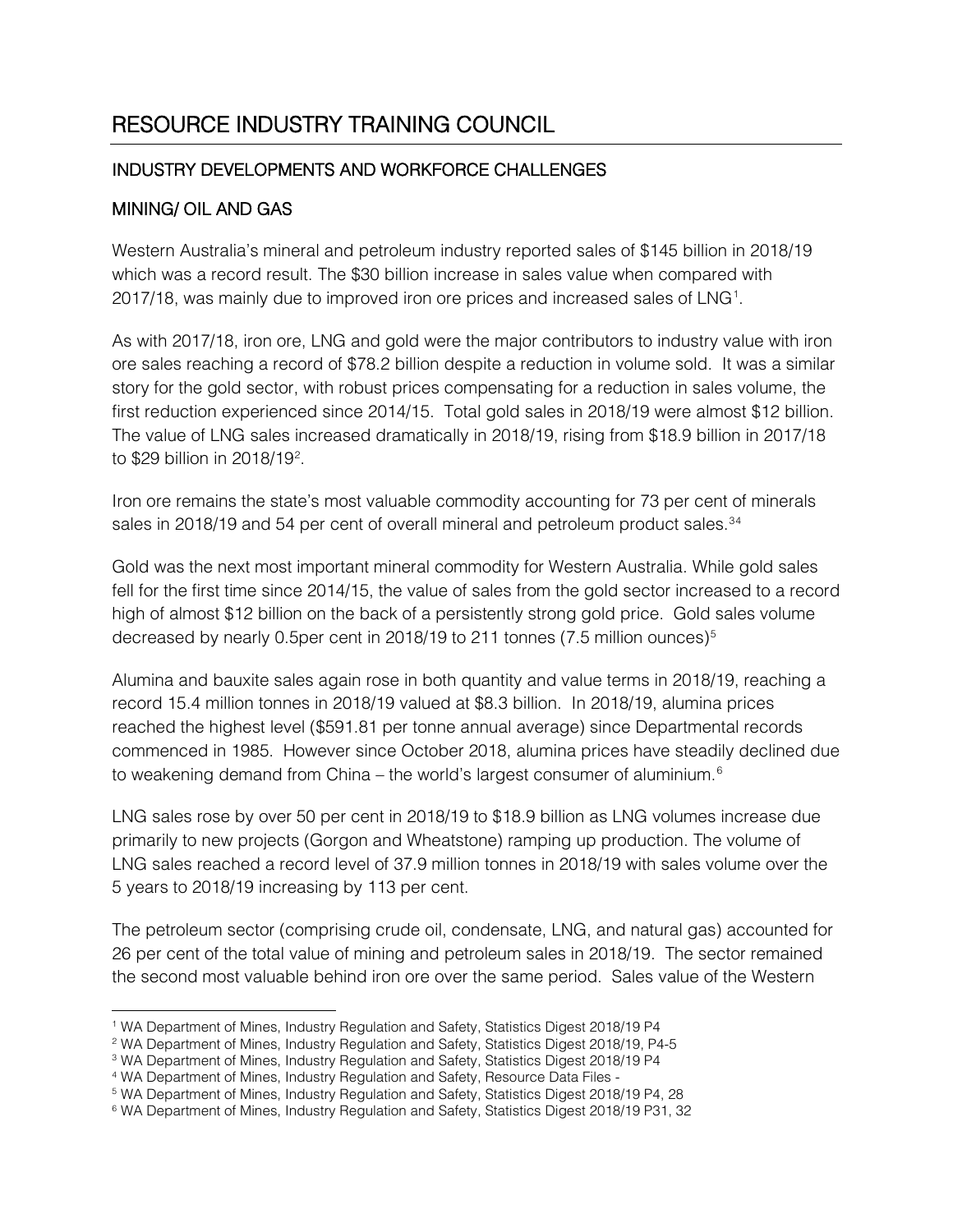Australian petroleum sector totaled \$38.4 billion in sales in 2018/19, a 45 per cent increase over 2017/18 sales.

## Economic Contribution

A survey of 53 Western Australian resources sector companies, undertaken by CME has identified the sector contributed more than \$67.1 billion to the national economy in 2018/19 and directly created more than 71,000 full-time jobs. Of this financial benefit, \$45.8 billion was directed to the Western Australian economy. Highlights from the CME survey included:

- \$41.7 billion was spent on purchasing goods and services from nearly 14,500 Western Australian businesses;
- 902 community organisations and 77 local governments across the nation were also financially supported by the sector;
- Nearly 71,300 full-time workers received more than \$8.5 billion in wages and salaries from working in the sector;
- The sector makes \$5.7 billion in payments to State Government and \$11.1 billion in payments to the Commonwealth Government;
- An additional \$50.3 billion in value was created by the sector in supply-chain purchases creating nearly 312,000 jobs in a wide range of industry areas; and
- The resources sector in Western Australia supports 1 in 5 jobs in the state.<sup>[7](#page-1-0)</sup>

Reflecting sustained strong commodity prices, mineral exploration expenditure in Western Australia (trend expenditure data) has shown sustained increases since the trough in the September quarter 2015, although onset of the COVID-19 pandemic has seen exploration expenditure sharply drop off in the March quarter 2020. In the March quarter 2020, mineral exploration expenditure (in original terms) was \$367.5 million, some \$86.4 million (19.0per cent) less than the December quarter 2019 outcome. [8](#page-1-1)

Supported by relatively strong commodity prices (benchmark spot 62% iron ore fines for delivery to China hit US\$112.48 a tonne in mid-July , Mining.Com July 20) and strong demand from Western Australia's dominant iron ore customer, China (received 81.9 per cent of Australian iron ore exports in 2018/19), major iron ore miners have all operating at full capacity. The COVID-19 pandemic has hit both the iron ore demand and supply side – with supply from Brazil being impacted by localized COVID-19 related lockdowns and industry efforts to recover from the Brumadinho tailings dam collapse. New projects and replacement capacity iron ore projects flagged in 2019 are continuing, albeit impacted by COVID-19 related restrictions.

<sup>7</sup> CME Media Release 20 July 2020, "WA's resources sector contributes \$67.1 billion to Australia's economy"

<span id="page-1-1"></span><span id="page-1-0"></span><sup>8</sup> ABS, Cat 8412 – Mineral and Petroleum Exploration, Australia, March 2020. Accessed 20 July 2020.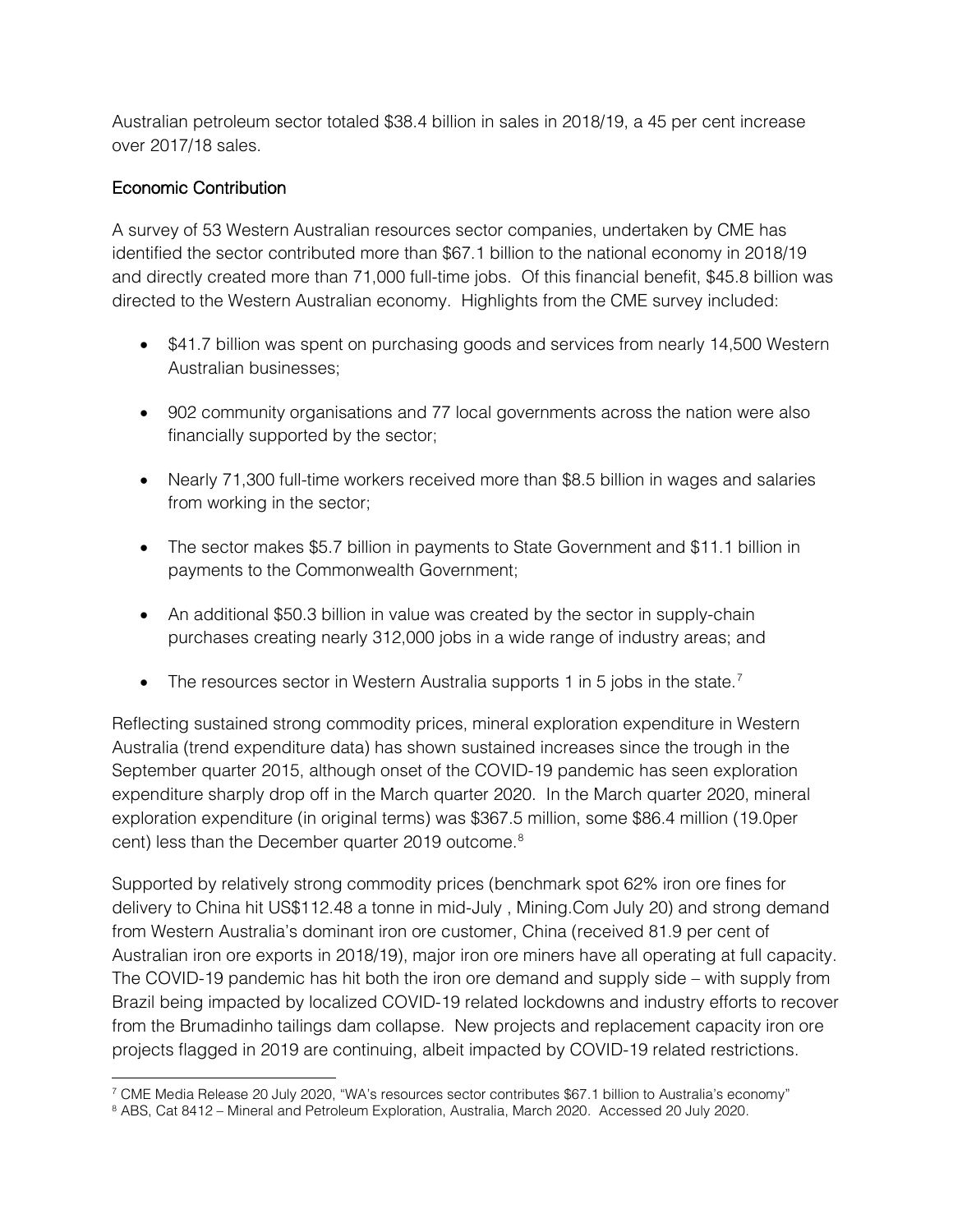These include BHP's \$4.7 billion South Flank project, FMG's \$1.7 billion Eliwana mine and its US\$2 billion Iron Bridge magnetite project, and Rio Tinto's \$2.6 billion Koodaideri mine.

Reflecting these expansions, the Office of the Chief Economist<sup>[9](#page-2-0)</sup> expects Australian iron ore exports to increase from 835 million tonnes in 2019 to 920 million tonnes in 2022 – a 10.2 per cent increase.

Rio Tinto estimates its Pilbara operations cost structure is driven by labour costs which account for 35 per cent of total costs. With the skilled labour market showing signs of tightening during 2019 and this continuing into 2020 (resources sector has continued operations through the COVID-19 pandemic), the risk of increasing costs has been highlighted as a headwind facing the company in 2019 and beyond.<sup>[10](#page-2-1)</sup>

Automation and digitisation continue to gain momentum, across the large scale surface mining industry in Western Australia as companies focus on harnessing technology to reduce the cost of maintenance and extraction and to drive greater productivity and safety<sup>[11](#page-2-2)</sup> Rio Tinto estimates in 2018 each of the company's 130 autonomous trucks operated on average 700 hours more than conventional haul trucks at 15 per cent lower costs.<sup>[12](#page-2-3)</sup> In December 2018, Rio successfully deployed AutoHaul™, the world's first automated heavy-haul, long distance rail network<sup>13</sup>. So far, over 7 million kilometres have been successfully travelled by the AutoHaul™ system.

With autonomous haul trucks having delivered an 11 per cent productivity increase, autonomous drills a 26 per cent increase and the AutoHaul™ system moving iron ore autonomously by rail, the industry continues to extend its technological reach, efficiency and safety performance.

While operating continuously throughout the COVID-19 pandemic, Western Australia's resources sector has implemented strict protocols to ensure the safety of its workforce and the communities in which the industry operates. These protocols have involved a range of measures including minimising the movement of people to sites. This has necessitated a lengthening of rosters across the sector. Border restrictions enacted by the Western Australian Government also resulted in many companies moving eastern states based critical workers into Western Australia in the first quarter of 2020. Minimum staffing levels at site have also seen non-essential maintenance activities deferred. The RITC has sought to better understand and estimate skills requirements associated with this deferral of maintenance work.

<span id="page-2-0"></span><sup>&</sup>lt;sup>9</sup> Office of the Chief Economist, Department of Industry, Science, Energy and Resources, Resources and Energy Quarterly, June 2020

<span id="page-2-1"></span><sup>10</sup> Rio Tinto Shareholder Presentation - ibid

<span id="page-2-2"></span><sup>&</sup>lt;sup>11</sup> Mine 2019: Resourcing the Future pg 8

<span id="page-2-3"></span><sup>&</sup>lt;sup>12</sup> Source:<https://www.riotinto.com/about/innovation/automation> - accessed 20 July 2020.

<span id="page-2-4"></span><sup>13</sup> Rio Tinto 2018 Annual Results Report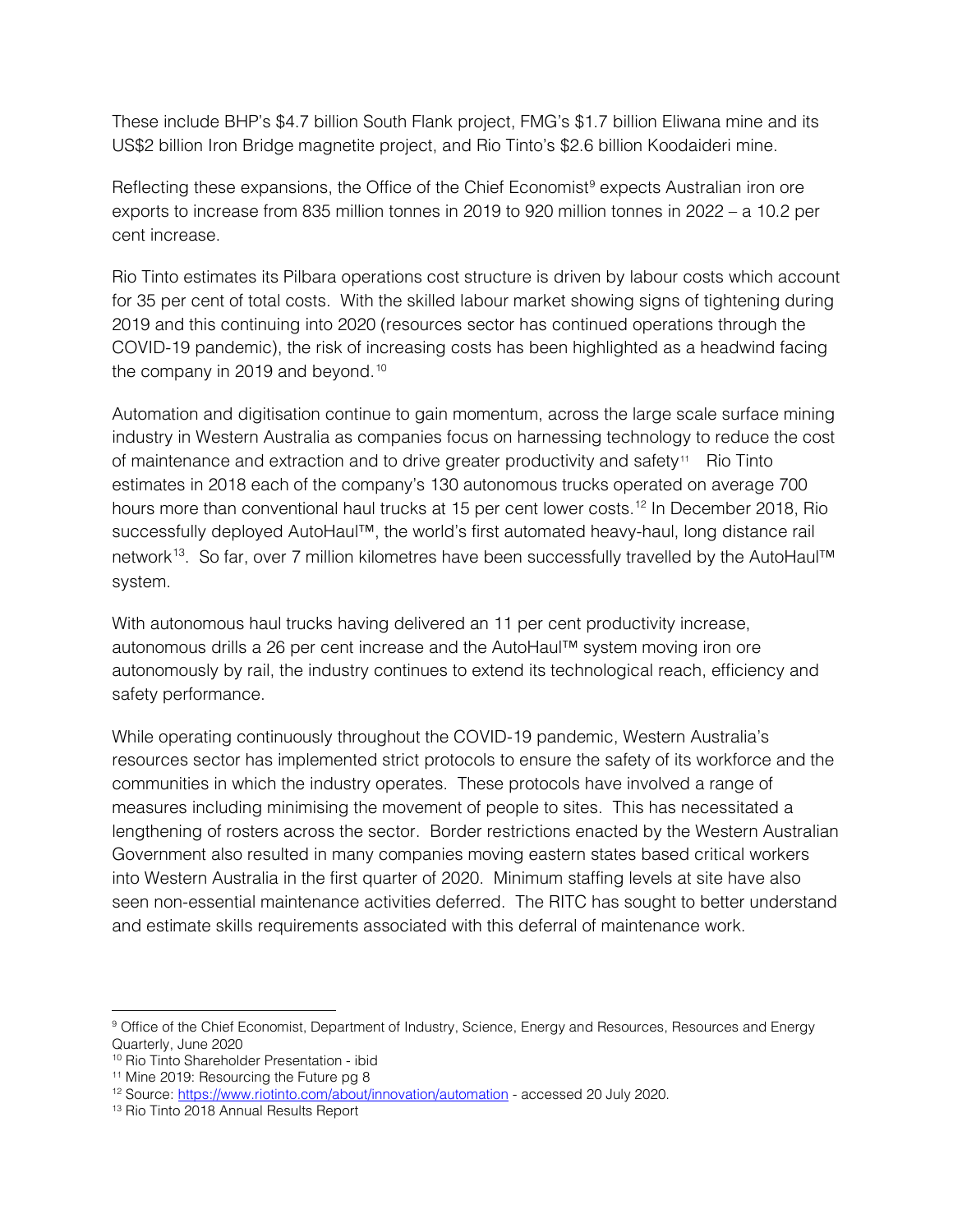Modelling conducted by PitCrew has shown that under the most likely scenario (low infection rate with extended WA border controls/restrictions):

- Impact on the December 2019 business as usual employment level of 101,463 is 10,699 – that is 10,699 fewer people are working in operations and maintenance activities when compared to the December 2019 baseline level
- In peak recovery (December 2020/January 2021) an additional 8,049 workers will be required comprising:
	- o 2,647 tradespeople;
	- o 2,565 machinery operators and drivers; and
	- o 997 labourers.
- These three occupational groups account for 77 per cent of the forecast additional 8,049 workers required.

Western Australia's gold sector has been driven by global geopolitical instability, uncertainty created through COVID-19 and continued high gold prices (in A\$ terms). According to the Office of the Chief Economist<sup>14</sup>, COVID-19 impacts are expected to see the gold price hit an 8 year high averaging about US\$1,630 an ounce in 2020. This bullish price forecast is feeding through into exploration and production expansion plans.

According to Deloitte<sup>15</sup> and The Gold Industry Group<sup>[16](#page-3-2)</sup>, Australia has 66 operating gold mines and 14 of the world's largest with 11 of these 14 being found in Western Australia. The AusIMM[17](#page-3-3) estimates that just over 50 per cent of Australia's gold production is sourced from underground mines, with a further 30 per cent being sourced from open pit operations and 18 per cent from combined underground and open pit operations. The gold sector in WA's accounts for about 70 per cent of Australia's total gold production (estimated to be about 10 million ounces). The top 10 gold projects in WA accounted for 58 per cent of the State's total gold production with Kalgoorlie and Boddington featuring the largest mines<sup>[18](#page-3-4)</sup> In late 2019, WA based gold producers, Saracen and Northern Star acquired 50 per cent interests in the Kalgoorlie Super Pit placing the mine in local hands. According to reports in the Financial

<sup>&</sup>lt;sup>14</sup> Office of the Chief Economist, Resources and Energy Quarterly, June 2020 P98

<span id="page-3-1"></span><span id="page-3-0"></span><sup>15</sup> Deloitte Access Economics, Golden Nation – The gold industry's economic and social contribution to Australia, May 2017

<span id="page-3-2"></span><sup>16</sup> <https://www.goldindustrygroup.com.au/facts-figures> - accessed 22 July 2020

<span id="page-3-3"></span><sup>17</sup> AusIMM, Bulletin – The Australian and New Zealand gold industry – going all in, December 2016

<span id="page-3-4"></span><sup>18</sup> DMIRS, WA Mineral and Petroleum Statistics Digest 2017-18 page 28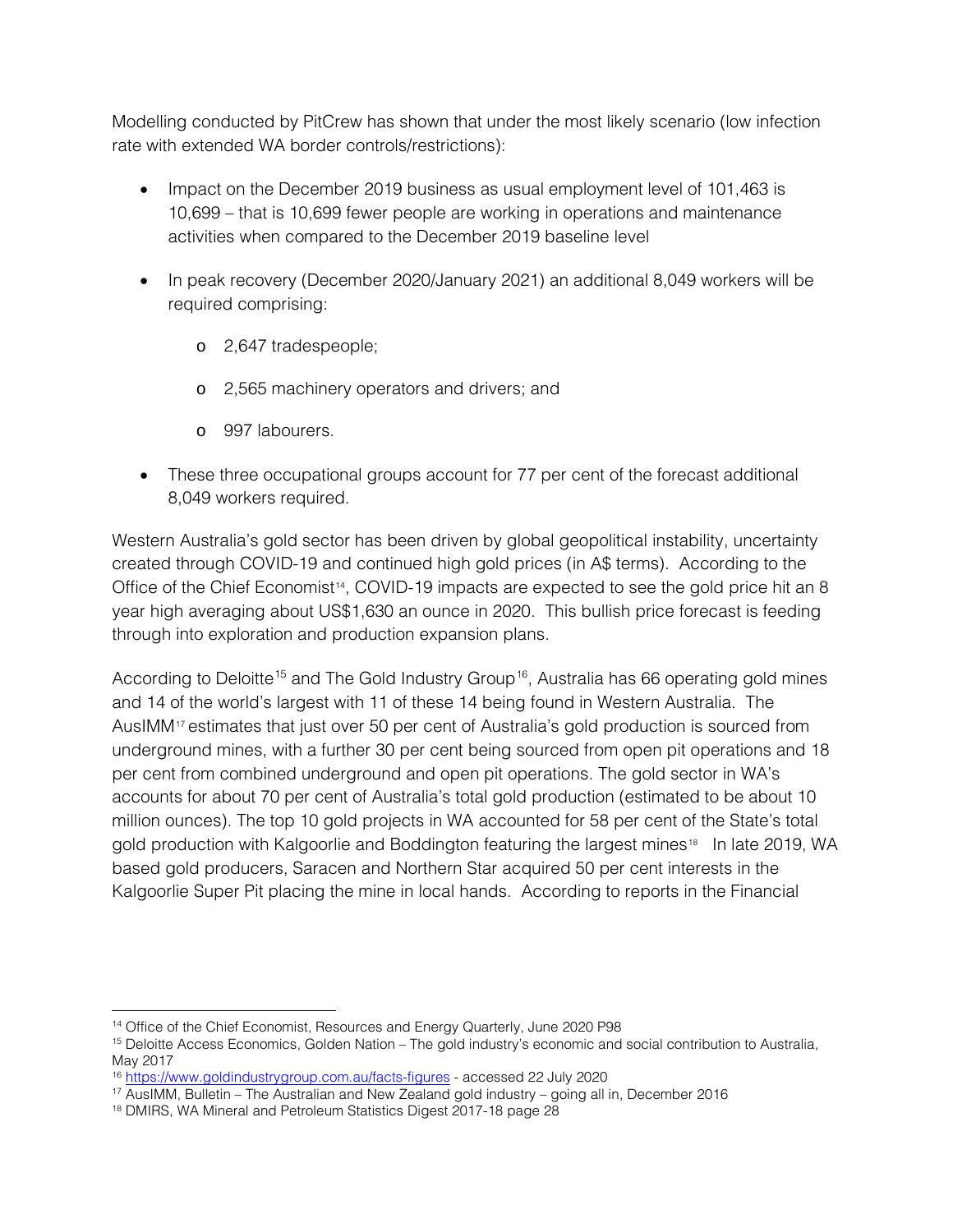Review<sup>[19](#page-4-0)</sup>, Northern Star's all in-sustaining cash costs for \$1,450 to \$1,550 per ounce with the company expected to produce around one million ounces of gold in 2020/21.

Kalgoorlie resources sector predominantly draws its skilled labour from the local area. Kalgoorlie is a residential workforce town and current operating conditions (gold being nearly U\$2000 per ounce) are placing pressures on the town's accommodation and other services.

Driven by strong global battery technology demand, Western Australia has been experiencing a surge in exploration activity for lithium. WA is now home to seven lithium projects, all of which are hard rock based and most of which are currently exporting a spodumene concentrate product<sup>20</sup>. With construction of a \$400 million lithium refinery underway in Kwinana (commissioning of the Tianqi plant is being delayed) and expansion of lithium mining activity in the State's south-west (construction of the Albermarle Lithium Plant at Kemerton), the sector promises to add substantially to the State's mineral exports. Three of the world's four largest producers of lithium are looking to develop downstream processing projects in Western Australia. The three companies plan to invest more than \$2 billion in the development of these projects, creating more than 1,000 jobs during the construction phase and 800 during the operation phase[21](#page-4-2). Australia is home to 30 per cent of the world's lithium resources and produced 55 per cent of the world's lithium in 2019 making it the biggest exporter in the world.

Lithium commodity prices have fallen relatively sharply in 2020 as supply outstrips demand. The spodumene price fell by 17 per cent to US\$425 per tonne in the first 5 months of 2020 and the Office of the Chief Economist expects this price to remain flat until electric vehicle demand precipitates shortages sometime after 2022.[22](#page-4-3) Lithium carbonate prices have been impacted much more heavily with prices falling by around 14 per cent to US\$6,00 per tonne in the first 6 months of 2020 and by 46 per cent when compared to the same time in 2019.

Depressed lithium/spodumene prices are currently weighing heavily on the industry in WA.

The Western Australian Government established a lithium Taskforce in 2018 to capitalize on the opportunities presented by the global demand for lithium – according to the Office of the Chief Economist<sup>[23](#page-4-4)</sup>, electric vehicle sales globally are expected to increase from 2 million to 298 million by 2030. Rechargeable battery production is estimated to consume approximately 46 per cent of the world's lithium.

The Taskforce released the Western Australian Future Battery Industry Strategy in January 2019. The Strategy is intended to position the State as a world-leading exporter of future battery minerals, materials, technologies and expertise. One of the first initiatives to be

<span id="page-4-0"></span><sup>19</sup> [https://www.afr.com/companies/mining/newmont-focused-on-boosting-other-aussie-assets-after-superpit-sale-](https://www.afr.com/companies/mining/newmont-focused-on-boosting-other-aussie-assets-after-superpit-sale-20191217-p53kni)[20191217-p53kni](https://www.afr.com/companies/mining/newmont-focused-on-boosting-other-aussie-assets-after-superpit-sale-20191217-p53kni) - accessed 232 July 2020

<span id="page-4-1"></span><sup>20</sup> Ibid, Page 38

<span id="page-4-2"></span><sup>&</sup>lt;sup>21</sup> JTSI, Future Battery Industry Strategy, Western Australia, 2019, P7

<span id="page-4-3"></span><sup>22</sup> Office of the Chief Economist, ibid. p142

<span id="page-4-4"></span><sup>&</sup>lt;sup>23</sup> Office of the Chief Economist, ibid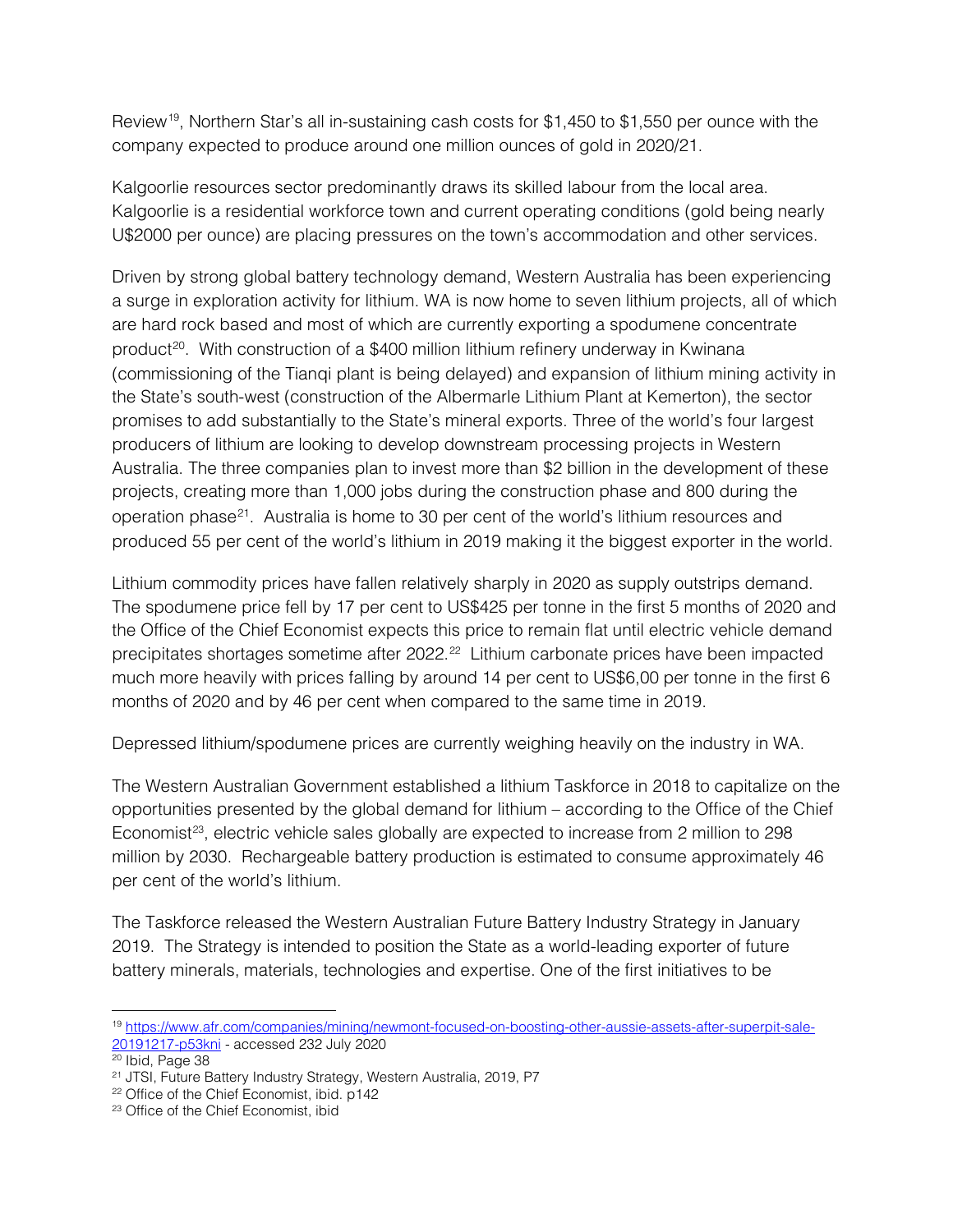implemented by the Government is the development and implementation of an investment attraction strategy - to further develop and strengthen relationships with investors and manufacturers in global battery and electric vehicle supply chains. The Government has also announced it will continue to facilitate the establishment of new future battery projects in WA assisting and supporting projects through the approvals process. The WA Government has also committed \$6 million to host the Future Battery Industries Cooperative Research Centre (FBICRC) in Perth $24$ .

Hosted at Curtin University, the FBICRC has recently marked its first year in operation (July 2020) and has established a research program with research into the feasibility of a Western Australian cathode pre-cursor industry being one of the CRC's flagship projects. South Metropolitan TAFE, an Associate member of the FBICRC has also commenced a project to identify the vocational education and training skills gaps for future battery industries and to develop a corresponding workforce development strategy.

Australia overtook Qatar briefly as the world's largest exporter of liquefied natural gas (LNG) in 2019<sup>[25](#page-5-1)</sup> as it transitions to a 21 LNG train operating environment with a nameplate capacity of around 88 million tonnes of LNG per annum expected to be reached in the post 2020 period. Over 50 per cent of this production capacity is focused in Western Australia with a further 25 per cent in Queensland. In 2019/20 LNG exports were estimated to have reached 79 million tonnes.

The prospects for brownfields expansion at Australia's 10 LNG plants are forecast to be limited in the short term due to the COVID-19 induced market conditions for LNG. Additional gas field development is likely to occur to backfill depleted fields which service current LNG assets. New LNG capacity coming on stream in Qatar, USA and Russia in the period up to 2021 is expected to place downward pressure on LNG prices which will disincentivise further investment in local LNG capacity.[26](#page-5-2)

Three-quarters of Australia's LNG is sold under long term contracts. Modest recovery in LNG pricing is expected to occur in 2021/22 after reaching a near record low in the September quarter in 2020<sup>[27](#page-5-3)</sup>

Approximately 17 per cent of Australia's LNG trade is with China with this trade being valued at \$17 billion. Japan remains Australia's largest single destination market for LNG accounting for 22 per cent of Australian LNG exports.<sup>28</sup>Chinese demand for LNG can be expected to continue

<span id="page-5-0"></span><sup>&</sup>lt;sup>24</sup> www.mediastatements.wa.gov.au McGowan Government launches Future Battery Industry Strategy Thursday, 31 January 2019

<span id="page-5-1"></span><sup>&</sup>lt;sup>25</sup> Office of the Chief Economist, Resources and Energy Quarterly, June 2020.

<span id="page-5-2"></span><sup>26</sup> Department of Industry, Innovation and Science – Office of the Chief Economist, Resources and Energy Quarterly, March 2019

<span id="page-5-3"></span><sup>&</sup>lt;sup>27</sup> Office of the Chief Economist, ibid, P68

<span id="page-5-4"></span><sup>28</sup> Office of the Chief Economist, ibid, P67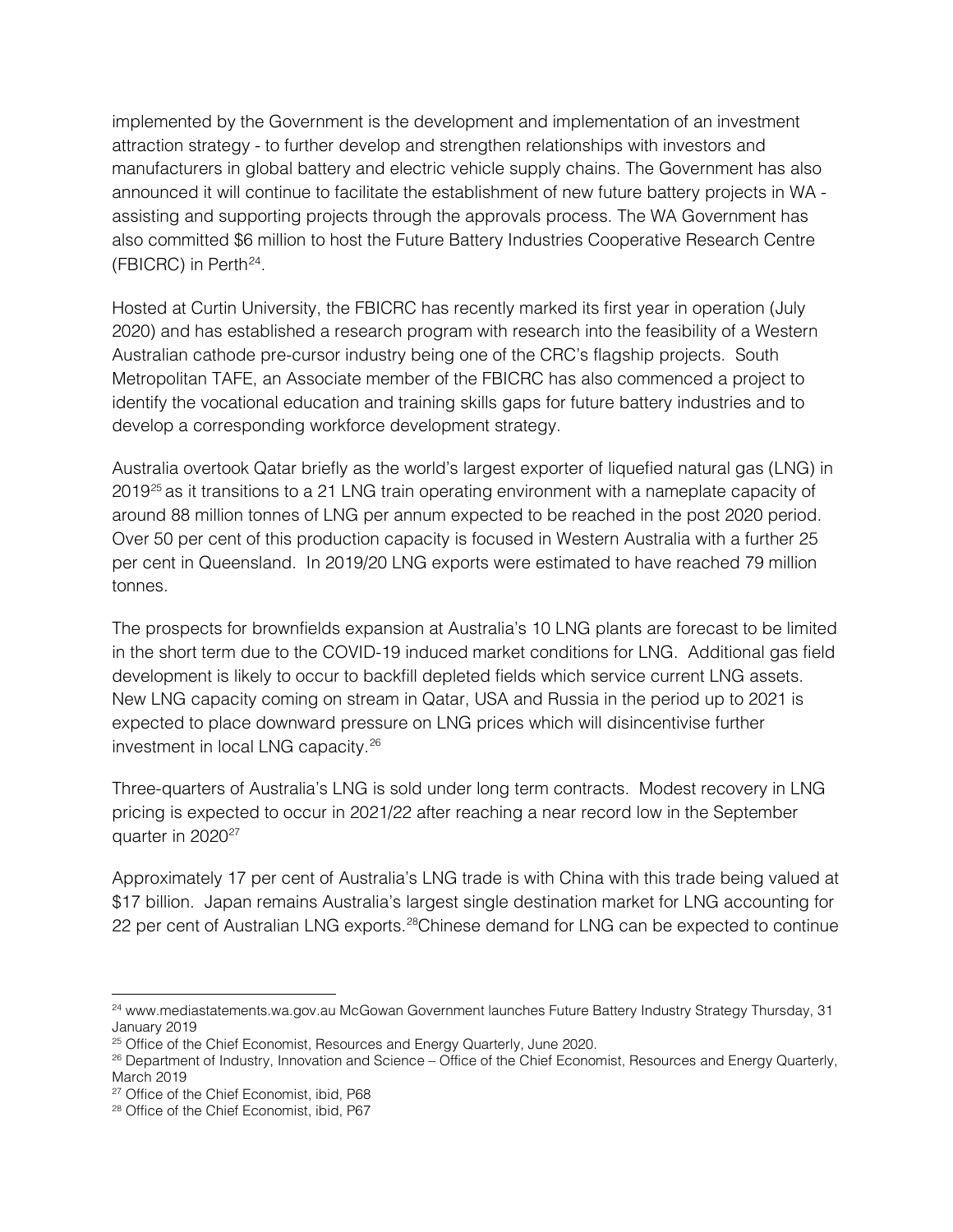to rise as it grapples with a range of environmental policy issues and a move away from coal in favour of cleaner LNG.

Australia's oil and gas industry is also being challenged by a range of environmental considerations and the move to "net zero" emissions. In this context, LNG is a transition fuel and is clean burning relative to other fossil fuels. Many oil and gas companies are actively engaged in research and development around alternative sources of energy, with Woodside signing an agreement in April 2020 with a number of Japanese companies around exploring the production of "blue" and "green"hydrogen to meet Japan's energy needs. This includes the export of hydrogen as ammonia – where it can be shipped readily as a liquid.<sup>[29](#page-6-0)</sup>

#### Existing and Anticipated Supply and Demand for Skills

The resources sector demand for skills continues to grow as a result of new project activity. Despite impacts of COVID-19, greenfields iron ore projects and brownfields expansion projects/sustaining capital projects continue albeit at slower pace due to restrictions around people movement into and within Western Australia.

In December 2019, PitCrew identified 111 projects on the Major Projects List for Western Australia valued at \$182.3 billion. Iron ore projects (greenfields and sustaining capital projects) dominate due to robust demand and COVID-19 induced restrictions in global supply. LNG major project activity is projected to decline dramatically as market conditions remain unfavourable. In 2019, Australia became the largest exporter in the world of LNG ahead of Qatar. Japan remains Australia's single largest customer accounting for 22% of LNG exports valued at \$21 billion.

The WA Government's decision to enforce border restrictions due to COVID is having a substantial impact on skill availability for the sector in both an operations/maintenance and construction context. In December 2019, available forecasts for resources and infrastructure construction pointed to a peak labour force demand approximately half of that experienced in the last cycle (ending in 2012). While on the face of things, this would suggest a relatively benign skills market, COVID impacts (including border restrictions) and State and Commonwealth infrastructure stimulus measures aimed at job creation will require significant quantities of construction skills and will be competing against resources sector demand in the current cycle. With data from the 2005 to 2016 period showing approximately 35 per cent of individuals mobilized to resources sector sites came from outside of Western Australia, eastern states infrastructure developments mean this source of skilled labour cannot be relied upon for the current cycle. The Western Australian Government's desire to source skills locally wherever possible can be expected to contribute to further pressure in the skills market which will likely flow into remuneration arrangements.

<span id="page-6-0"></span><sup>&</sup>lt;sup>29</sup> Source: [https://www.woodside.com.au/news-and-media/stories/story/hydrogen-alliance,](https://www.woodside.com.au/news-and-media/stories/story/hydrogen-alliance) accessed 30 July 2020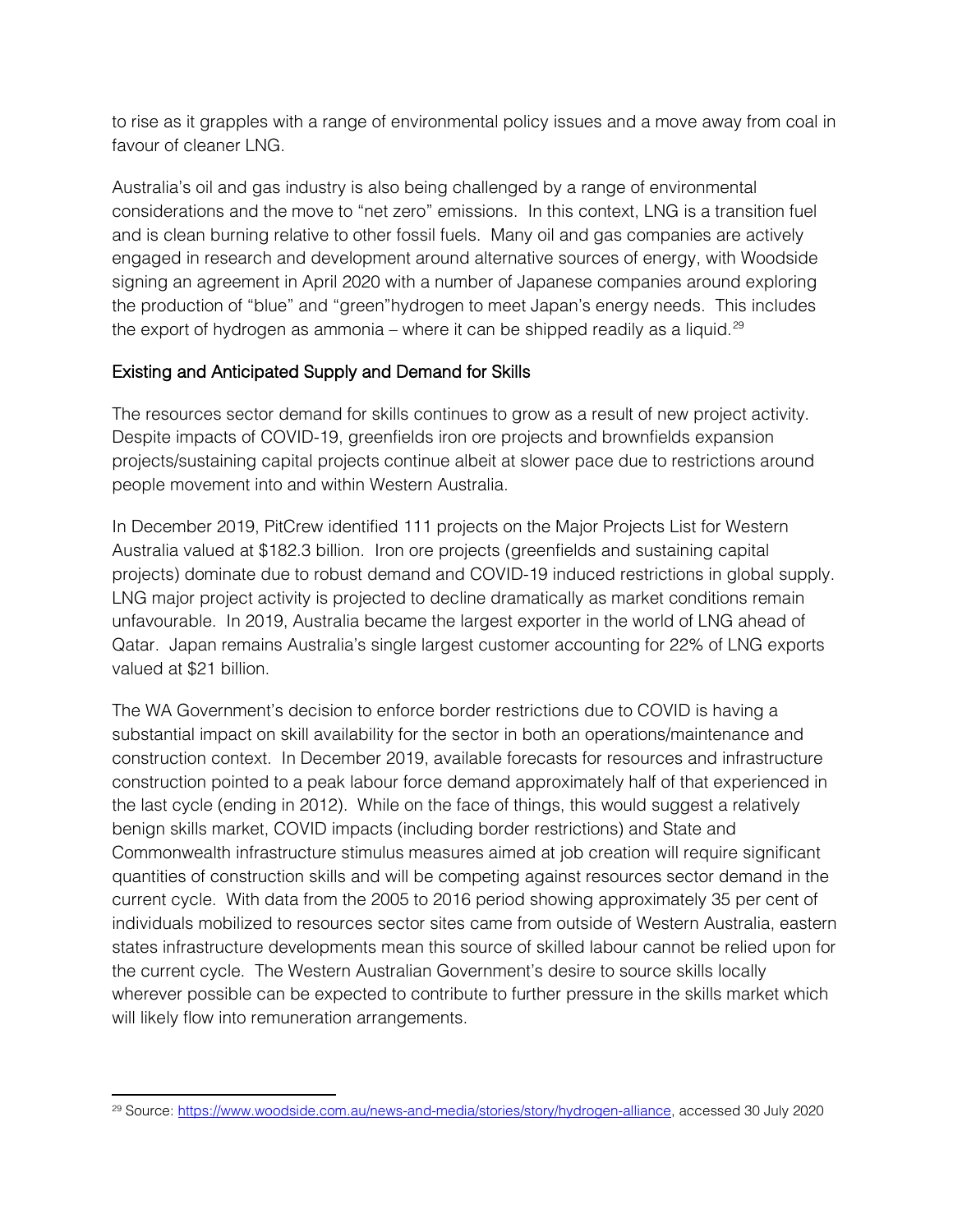The mining industry's further expansion (additional capital stock) will require additional skilled workers for the operations and maintenance phase. More investment is needed to ensure the right mix of skills are available for a sustainable future. There is a need to form alliances with complementary industries such as defence, technology and logistics to supply the necessary skills.

There is a significant opportunity to create long-standing and mutually beneficial partnerships with the defence sector given commonalities in technological advancement and the often "remote" nature of operations. The State Government's desire to attract defence related work into Western Australia could be used as a lever to progress such partnerships.

Increasing application of technology across the industry in the context of its expansion will have a skills impact. Automation has the potential to achieve levels of performance and safety that are otherwise impossible. Examples of automation introduced to mining more recently include: software for mine planning and enterprise optimisation; pedestrian proximity detection systems interlocked with underground continuous mining machines; automatic face alignment and horizon control of underground coal longwall equipment; automatic cutting cycles of continuous mining machines; automation of swing, dump and return phases of the shovel loading cycle; automated drilling systems and automated haul trucks at surface mines; and automated haulage in underground metal mines<sup>[30](#page-7-0)</sup>.

While automation and continued technology deployment will have an impact across the existing workforce, this will largely be confined in the short term to the large tier 1 surface miners and contract miners. It must be kept in mind, however, these are the largest employers in the sector.

While a number of roles will be impacted by technology, relatively few will be heavily impacted in the short term (such as haul truck drivers) with automation largely occurring at the task level. Companies are working to formally recognize skills held by these employees and to provide opportunities for re-skilling to take up alternative employment opportunities in the industry or outside the industry.

Technology will also have an impact on many operational roles and see increased crossskilling or hybridization of roles. Mechanical, electrical/instrumentation and systems related tasks are forecast to be merged into single roles to service autonomous equipment being deployed to mine sites. There are many challenges associated with this change including regulatory change and the workplace relations environment.

The RITC's *Supporting Automation* project has explored some of these issues at the task level in the context of roles that support automation – in the case of the iron ore sector, this was

<span id="page-7-0"></span><sup>&</sup>lt;sup>30</sup> [www.ausimmbulletin.com/feature/mining-automation-human-systems-integration-cmoc-northparkes-case-study:](http://www.ausimmbulletin.com/feature/mining-automation-human-systems-integration-cmoc-northparkes-case-study) Feb 2019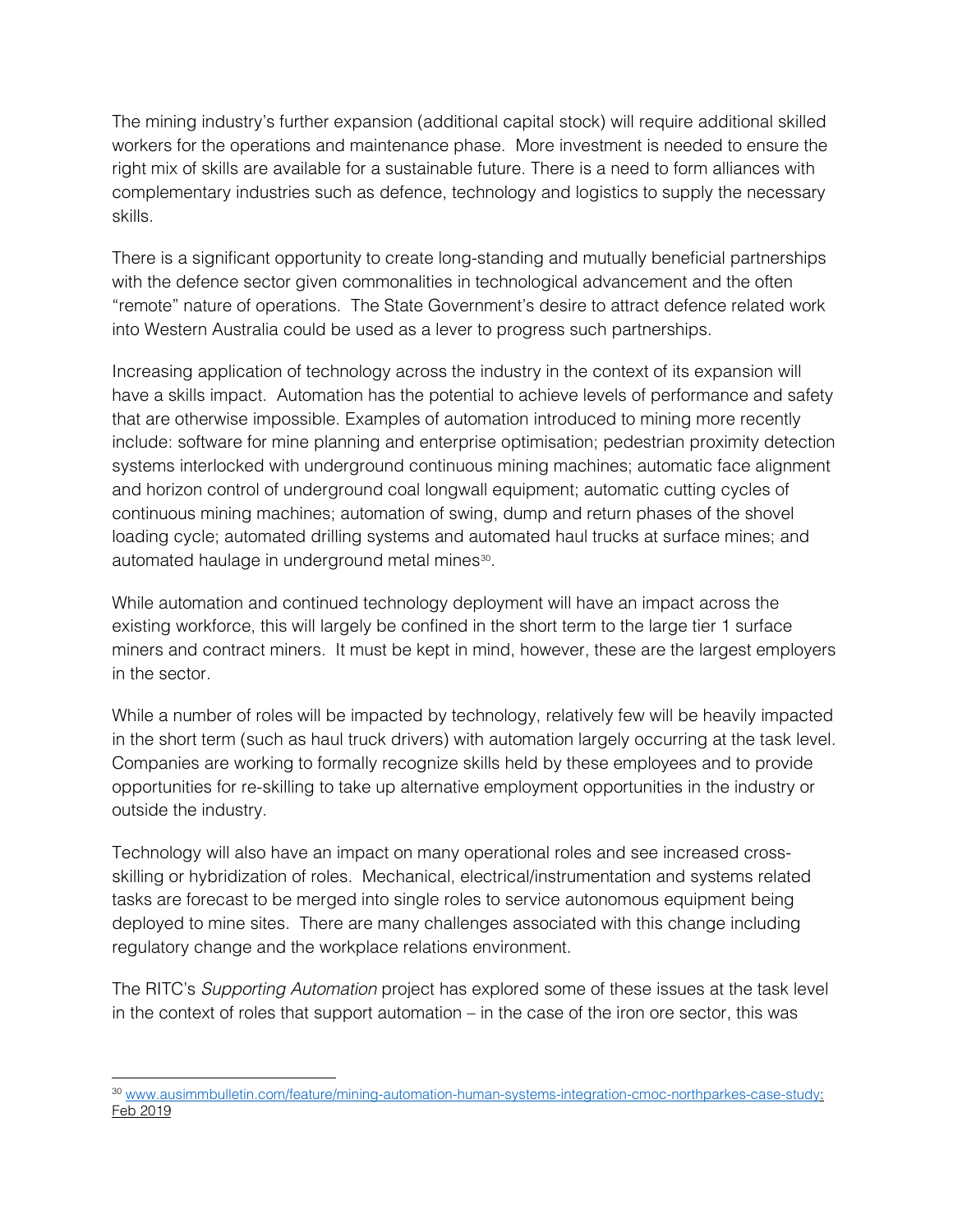focused around maintenance roles. The report<sup>[31](#page-8-0)</sup> found further advances in technology will create new opportunities and roles requiring new combinations of existing skills. This is in contrast to some views that equate increasing automation across the sector with job losses.

Key maintenance roles such as diesel fitters/maintainers and electrical roles will require upskilling with a greater focus being placed on data related skills. New non-maintenance roles such as automation technicians are expected to become more commonplace with these technicians having responsibility for communications and electronics tasks.

At the task level, the report found diesel fitters/maintainers are likely to require greater data and electrical skills in an automated context as outlined below<sup>[32](#page-8-1)</sup>:

| Top tasks before and after automation                                                                                                                         |                               |                                           |                                            |                  |     |             |  |
|---------------------------------------------------------------------------------------------------------------------------------------------------------------|-------------------------------|-------------------------------------------|--------------------------------------------|------------------|-----|-------------|--|
| <b>Main tasks</b>                                                                                                                                             |                               | <b>Pre automation</b><br><b>Timeshare</b> | <b>Post automation</b><br><b>Timeshare</b> |                  |     |             |  |
| Conduct maintenance calibration and check operational equipment is operating without faults                                                                   |                               |                                           | м                                          | м                |     |             |  |
| Diagnose, inspect and identify faults (root cause analysis) in equipment                                                                                      |                               |                                           | н                                          | H/M <sup>1</sup> |     |             |  |
| Interpret, collect and manage data (e.g. read graphs, ensure accurate reporting)                                                                              |                               |                                           | M                                          | н                |     | <b>High</b> |  |
| Conduct basic maintenance on onboard autonomous haulage systems (AHS)                                                                                         |                               |                                           |                                            |                  |     |             |  |
| Maintain and replace defunct machinery/equipment with a functioning piece onsite<br>(mostly hydraulic and mechanical with some electronic in hybrid case) $2$ |                               |                                           | н                                          | н                |     | Timeshare   |  |
| Send machinery/equipment to workshop or off site for repair<br>(e.g. send lasers to refurbished and fixed)                                                    |                               |                                           | M                                          | н                | Low |             |  |
| Refer issues to OEM and /or specialised maintenance staff<br>(e.g. automation/mechatronics technician)                                                        |                               |                                           | м                                          | н                |     |             |  |
| Liaise with OEM's and /or specialised maintenance staff to learn new methods<br>and best practice maintenance                                                 |                               |                                           | L                                          | M                |     |             |  |
| Conduct routine administrative activities (e.g. log operational activity)                                                                                     |                               |                                           | M                                          | L                |     |             |  |
| Top skills from job ads and expert interviews                                                                                                                 |                               |                                           |                                            |                  |     |             |  |
| <b>Desirable future skills</b>                                                                                                                                |                               |                                           |                                            |                  |     |             |  |
| <b>Communication Skills</b>                                                                                                                                   | <b>Preventive Maintenance</b> | Data literacy                             | Auto-electrical knowledge<br>٠             |                  |     |             |  |
| <b>Fault-finding</b>                                                                                                                                          | AHS                           | Data analysis                             | Replace electrical units<br>٠              |                  |     |             |  |
| <b>Issue escalation</b>                                                                                                                                       | • Risk management             | Data recording                            | <b>Digital interfaces</b><br>۰             |                  |     |             |  |

The emergence of such roles is challenging, and will continue to challenge, the vocational education and training (VET) system. Training products are not currently evolving with sufficient speed to meet industry demand, placing greater emphasis to provide skills development on new technology internally, often in collaboration with technology suppliers. This was highlighted in the Joyce Review into vocational education and training released in 2019.

<span id="page-8-0"></span><sup>31</sup> AlphaBeta, Skilling Pathways – Preparing the resources sector for an automated future, February 2020

<span id="page-8-1"></span><sup>32</sup> AlphaBeta, ibid, P20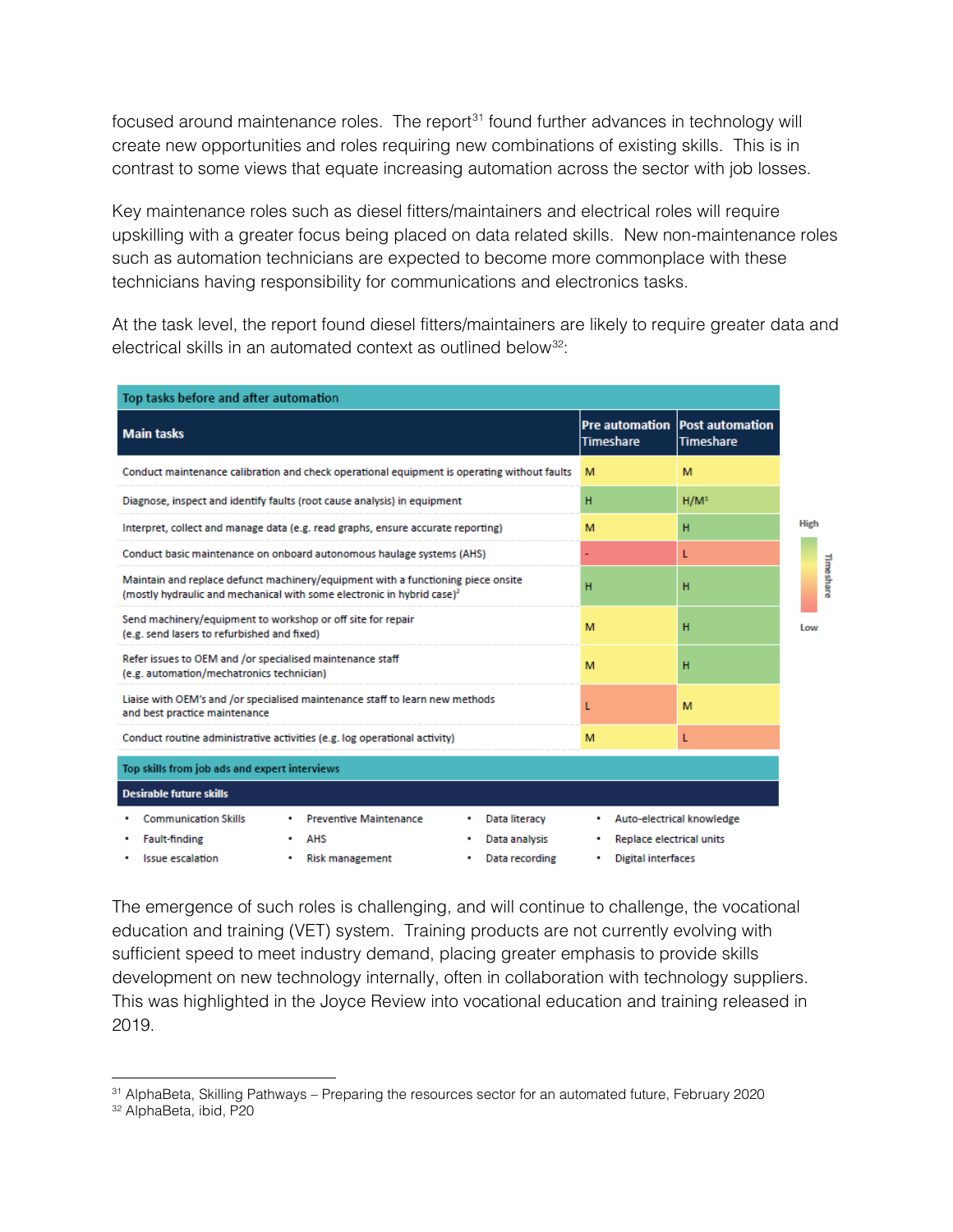Improved penetration of the nationally recognized training system will involve industry engaging and creating partnerships with educational providers.

The Rio Tinto/ South Metropolitan TAFE VET Collaboration is a positive example of such collaboration in action with the introduction of Australia's first nationally recognised qualifications in automation, providing workers, with the skills and knowledge needed to succeed in an increasingly STEM-based industry. The Certificate II in Autonomous Workplace Operations is currently (as at July 2020) being piloted by Year 11 and 12 students in selected high schools across the state and has been extended to existing mine workers at Rio Tinto. A Working Effectively in an Automated Workplace micro-credential course for trade-qualified, apprentices and technicians is available and a Certificate IV in Remote Centre Operations has been accredited and should commence piloting late in 2020/early 2021.

This collaboration has strong potential to create new pathways into Western Australia's mining industry – automation apprenticeships (including higher apprenticeships), traineeships and/or cadetships are training pathways that will be examined by industry in developing automation qualifications. The development of these pathways and the notion of job clusters is work which is currently being explored by the RITC.

In 2019, the Commonwealth Government also announced a Skills Organisation Pilot for the mining sector under the auspices of the Minerals Council of Australia (MCA). A Steering Group and Working Group have been established by the MCA to guide work of the Skills Organisation Pilot with priority areas of activity including apprenticeships, automation, workforce development planning and skills transferability. The RITC and CME are represented on the Pilot Working Group.

A number of mining companies and contractors servicing the industry continue to report a tightening of the skilled labour market for trades – particularly experienced heavy-duty diesel fitters/mechanics. Similar pressure is being experienced across a range of professional occupations such as mining engineers and geologists. According to Hays<sup>33</sup>, RC drillers, diamond drillers, field assistants, drill and blast operators, auto electricians, surface mining plant operators (load and haul) and heavy-duty diesel fitters are all in strong demand. This demand has largely been unaffected by the COVID-19 pandemic and is expected to intensify based on continuing border restrictions and the resulting increasing reliance on the local skilled labour market.

Automation is placing a premium on just-in-time learning, micro-credentials or skill sets where the existing workforce is provided with a "skills top up", enabling them to be productive in an automated environment. This places some challenges on existing delivery paradigms for Government funding and TAFE provision which are still largely based at the full qualification

<span id="page-9-0"></span><sup>33</sup> Hays, Hays Job Report- January to June 2020, Hays Resources and Mining.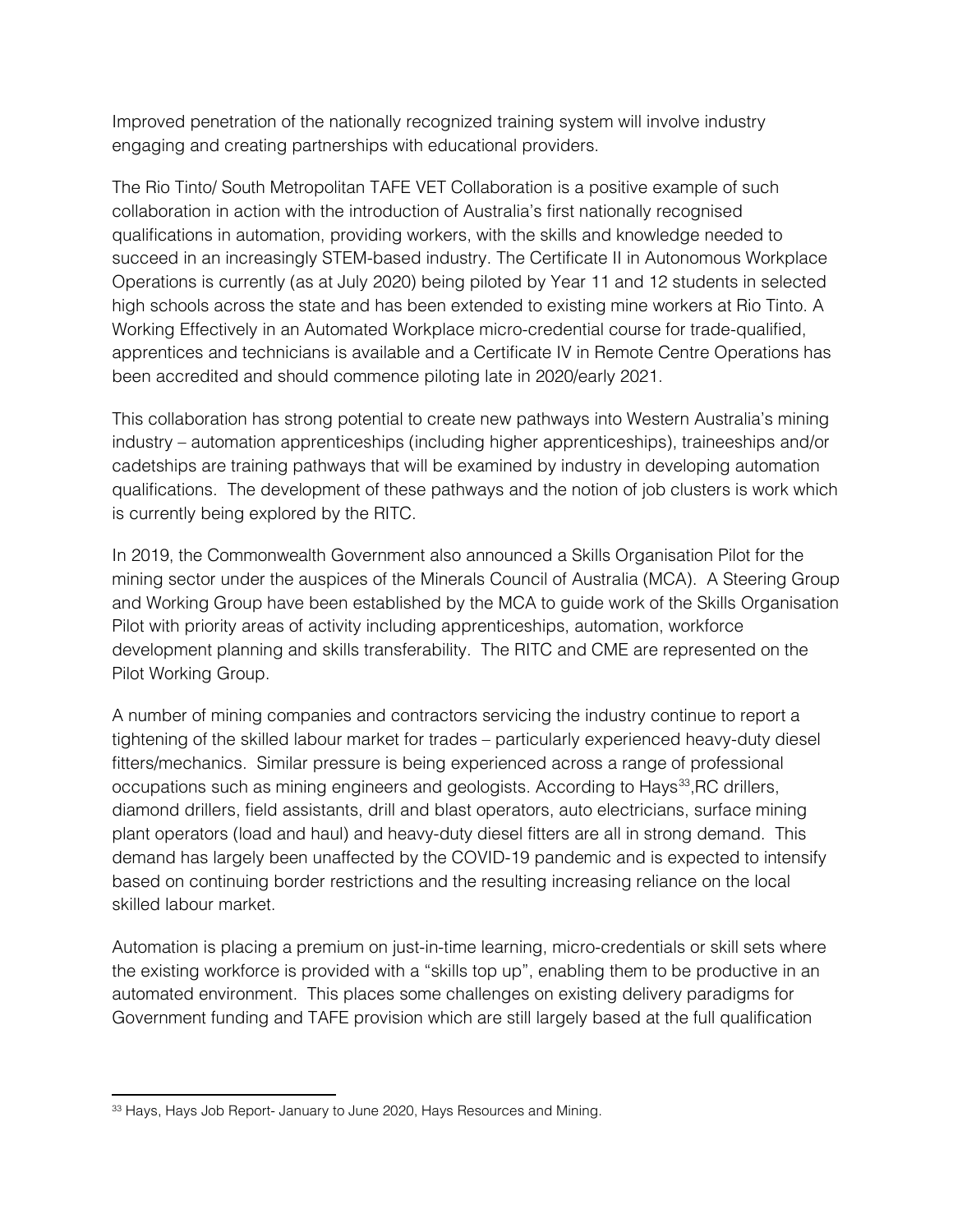level. Regional providers, often where the highest direct need will emerge, are likely to be disproportionally impacted given their proximity to resource industry sites.

Increased exploration expenditure (in a pre-COVID context) and expansion of existing operations was placing pressure on the drilling sector. There was a slight pause in activity as COVID impacted and the drilling industry adjusted through measures such as roster length and level and restructuring of drill rig crews to comply with minimum staffing levels. Throughout this, however, the Australian Drilling Industry Association (ADIA) reports<sup>[34](#page-10-0)</sup> activity levels in the Western Australian drilling sector have remained high. Restrictions imposed have required more staff according to the ADIA which has presented some challenges to industry.

The Australian market has seen a rise in drill rig utilisation levels of about 40 per cent over the last two years (to 2019). The number of rigs working in the mining exploration sector, both greenfield and brownfield, is now around 700 and as a rule of thumb, each rig needs 10 workers to cover a 24-hour shift operation and a typical rotational roster of two weeks on and one week off. While ADIA current drill rig utilization data is not currently available (end August 2020) it is expected it will be at levels very similar to that of 2019. Larger drilling contractors working with major resources sector companies have reported they are operating at maximum capacity. Activity is focused around iron ore and gold with global economic uncertainty caused by the COVID pandemic forecast to see the gold price rise about US\$2,000 per ounce for the first time in history.

The ADIA has noted the biggest impediment the industry faces is a lack of skilled drillers and offsiders<sup>35</sup>. Many of the industry's skilled workers were forced to exit the industry in the last downturn. It is not just the exploration sector which is being impacted by the skills shortage, it is more widespread and is affecting many other drilling sectors. Blast hole, oil and gas, geotechnical and water well are all experiencing the same problems. Contributing to the challenge, over half of new entrants to the industry leave within the first 12 months of their employment. Industry has historically found it difficult to recruit new entrants into the industry due to the often remote and difficult working conditions<sup>36</sup>.

In a COVID context, the risk is interruption to work will see drillers and offsiders potentially move into the transport and logistics industry where their truck license can be put to use.

A paucity of local drilling training delivery capability will limit the provision of skilled labour, to support increased exploration and production activity in Western Australia over the short to medium term. There is currently no TAFE College in Western Australia actively delivering drilling industry training.

<span id="page-10-0"></span><sup>&</sup>lt;sup>34</sup> Consultations undertaken by the RITC

<span id="page-10-1"></span><sup>35</sup> PwC, Drilling Workforce Development Study – unreleased.

<span id="page-10-2"></span><sup>36</sup> GEO Drilling International - What's been happening Down Under Peter Hall CEO of the Australian Drilling Industry Association Feb 2019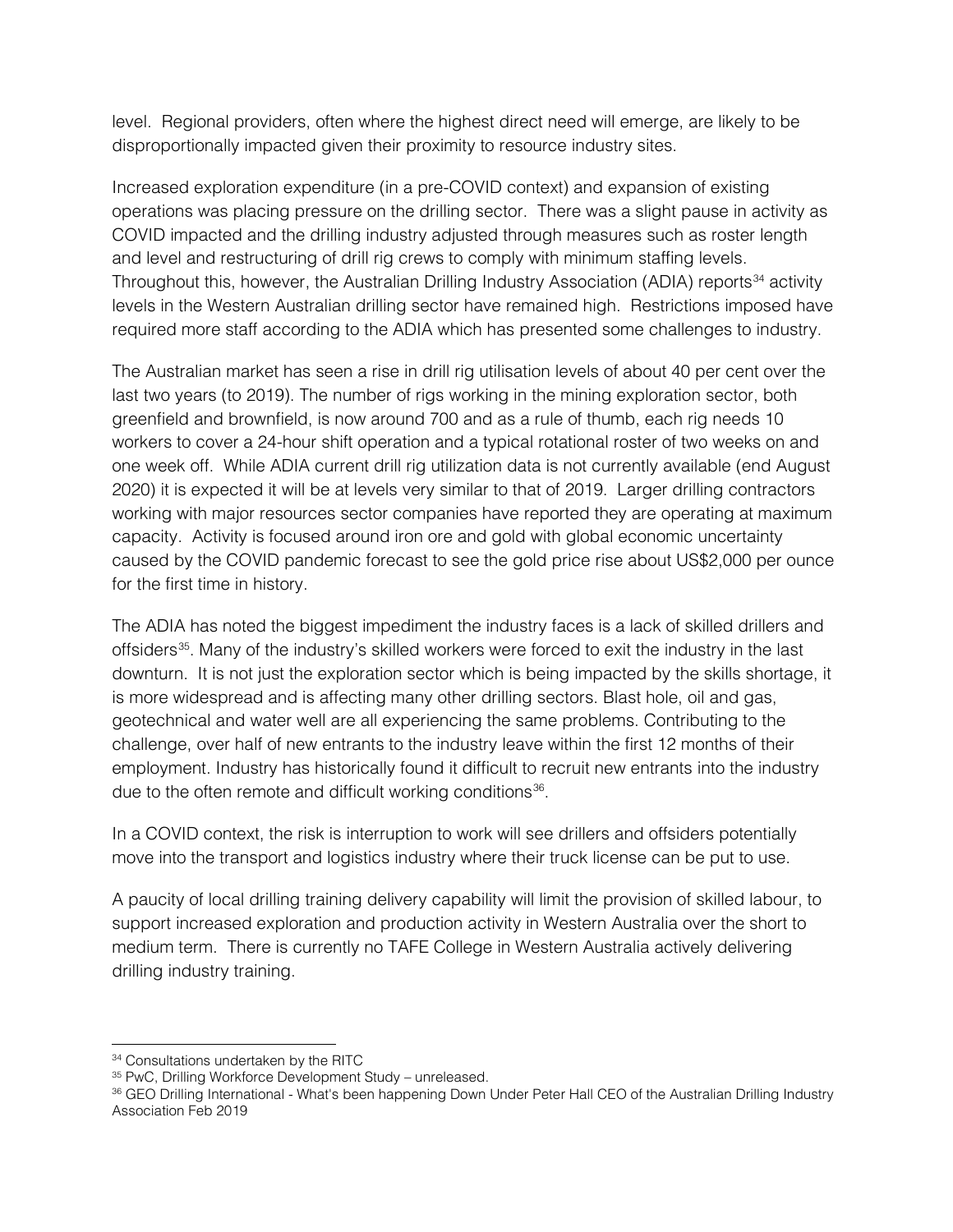This may create opportunities for a focused TAFE intervention in context of the recent Training Review recommendations and should the appropriate resources in terms of teaching and learning capability be made available, the industry may see this as a credible option to address its skill development need.

Skilled migration arrangements do not allow drilling companies to draw on overseas skilled labour pools (due to ANZSIC skill levels) exacerbating the current labour shortages.

The broader resources sector is facing strong headwinds in building the necessary talent pipeline. A *YouthInsight* survey, with a nationally representative sample of 1061 senior high school students and first year university students aged between 15 and 20 years of age, found their knowledge of mining careers was critically low, with 59 per cent of young people surveyed knowing nothing about careers in the resources sector.<sup>[37](#page-11-0)</sup>

Furthermore, the survey found the low consideration of a career in mining was driven by a lack of knowledge, with respondents saying *"it's not an industry I have ever thought about"* (45 per cent) and *"I don't know anything about mining"* (40 per cent).

This issue can be improved using a collaborative approach as it is in the industry's best interests to collectively grow the talent pipeline and raise the awareness of young people to the diversity of job opportunities and careers available in the industry now and into the future.

Diversity and inclusion is also a priority for Western Australia's resources sector. According to CME's Diversity in the Western Australian Resources Sector 2019 report<sup>[38](#page-11-1)</sup>, respondents reported women comprised 20.3 per cent of the sectors workforce in 2019/19 with 4.7 per cent being Indigenous. This compares favourably to the Western Australian all industries average of 46.1 per cent female representation in the workforce and 1.9 per cent Indigenous representation.

Of all companies participating in CME's diversity survey, nearly 91 per cent had a gender recruitment policy or strategy and 82 per cent had undertaken a gender pay gap analysis.

Australia's oil and gas industry is a relatively small direct employer. In 2018, NERA estimated the oil and gas industry (inclusive of exploration and petroleum manufacturing activities) directly employed around 34,000 people nationally and created over \$32 billion in gross value add.[39](#page-11-2). The industry has a relatively large multiplier and it is estimated it supports a further 100,000 jobs across the broader economy.<sup>[40](#page-11-3)</sup> According to AlphaBeta, the industry value chain

<span id="page-11-3"></span><sup>40</sup> Unpublished data.

<span id="page-11-0"></span><sup>&</sup>lt;sup>37</sup> Minerals Council of Australia, Australian mining sector must work hard to promote industry careers [https://www.minerals.org.au/news/australian-mining-sector-must-work-harder-promote-industry-careers,](https://www.minerals.org.au/news/australian-mining-sector-must-work-harder-promote-industry-careers) accessed 29 July 2018.

<span id="page-11-1"></span><sup>38</sup> [https://cmewa.com.au/wp-content/uploads/2020/05/Diversity-in-the-Western-Australian-Resources-Sector-2019-](https://cmewa.com.au/wp-content/uploads/2020/05/Diversity-in-the-Western-Australian-Resources-Sector-2019-Report-FINAL-2.pdf) [Report-FINAL-2.pdf,](https://cmewa.com.au/wp-content/uploads/2020/05/Diversity-in-the-Western-Australian-Resources-Sector-2019-Report-FINAL-2.pdf) accessed 30 July 2020

<span id="page-11-2"></span><sup>39</sup> NERA, Sector Competitiveness Plan – 2018 update P12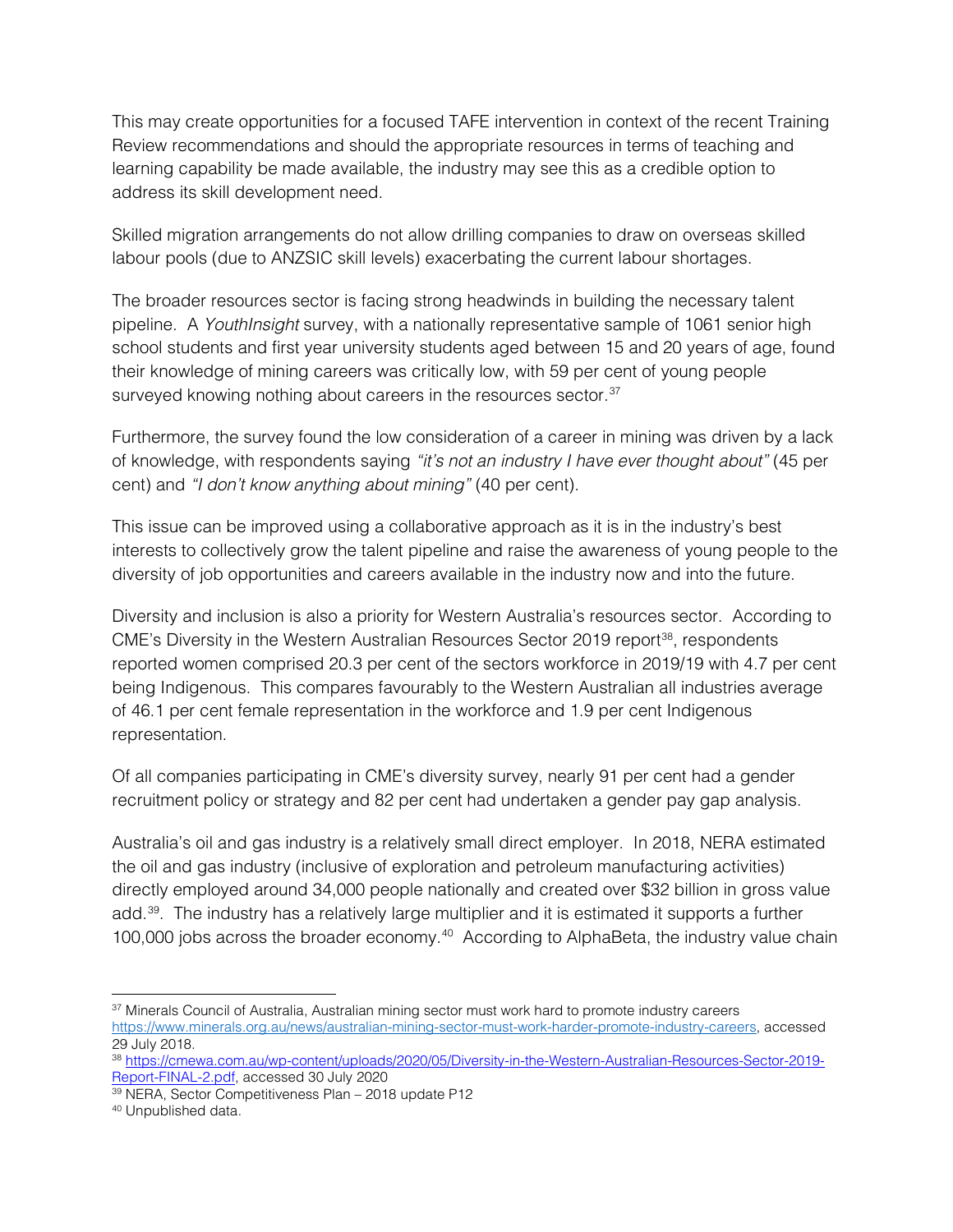contributed a further \$38 billion to the Australian economy in 2016/17 making it 1.2 times the size of our construction sector and almost 2 per cent of GDP.<sup>[41](#page-12-0)</sup>

Based on ABS census data, the oil and gas workforce has expanded by over 100 per cent, rising from nearly 9,000 in 2006 to nearly 19,000 in 2016. The largest area of occupational growth has been in in medium and high skill level production roles which is commensurate with the industry expansion over this period. COVID-19 has hit the sector heavily, with the oil price collapsing and overall operating conditions globally being amongst the most challenging industry has ever faced. As a result, capital and operational expenditures have been substantially reduced. In addition, many oil and gas operating companies have, are in the process of, or have flagged, restructuring in response to operating environment issues. This restructuring will inevitably involve a loss of jobs as functions consolidate where possible.

Industry demand for operations skills is largely met through its partnership with the Australian Centre for Energy and Process Training (ACEPT) which is owned and operated by South Metropolitan TAFE. Officially opened in 2008, this facility provides process operations and maintenance training for the industry and acts as a learning hub for the industry on a national basis. Considering a COVID-19 induced industry downsizing, and relatively low turnover, skills demand for process operators is likely to remain subdued into the medium term.

An increasing source of demand will be from existing workers seeking to upskill based on continued technological change affecting the industry. Maintenance technicians will need new skills in data analytics in the form of predictive maintenance analytics, which will place a focus on preventative and 'just in time' asset maintenance. It is likely these maintenance technicians will also use technology in accessing necessary maintenance data in the field to effect repairs.

As work becomes more technology enabled, it can be expected that process operators will spend less time on inspection driven activities and greater time on data driven activities with problems likely to require greater and more diverse inputs through team focused interventions. It is important training products and training delivery keeps pace with these developments.

Industrial automation is not new to the energy resources sector. Plants across the sector are already heavily instrumented to feed control systems and increasingly, measurement data is used for plant condition analysis, to inform maintenance and optimise performance. However, internet enabled and integrated digital technologies, including sensors, combined with ever more powerful data analytics tools, is providing new opportunities for facility owners to derive greater insights to increase asset utilisation and improve productivity. According to work by the McKinsey Global Institute  $28$ , this opportunity to gain the greatest benefits from the development, adoption and deployment of new and emerging technology could see benefits to the global primary resources sector (oil and gas, coal, iron ore and copper) of \$290 billion for

<span id="page-12-0"></span><sup>41</sup> AlphaBeta, Growing Australia's Oil and Gas Supply Chain 2020, March 2020 – published by NERA.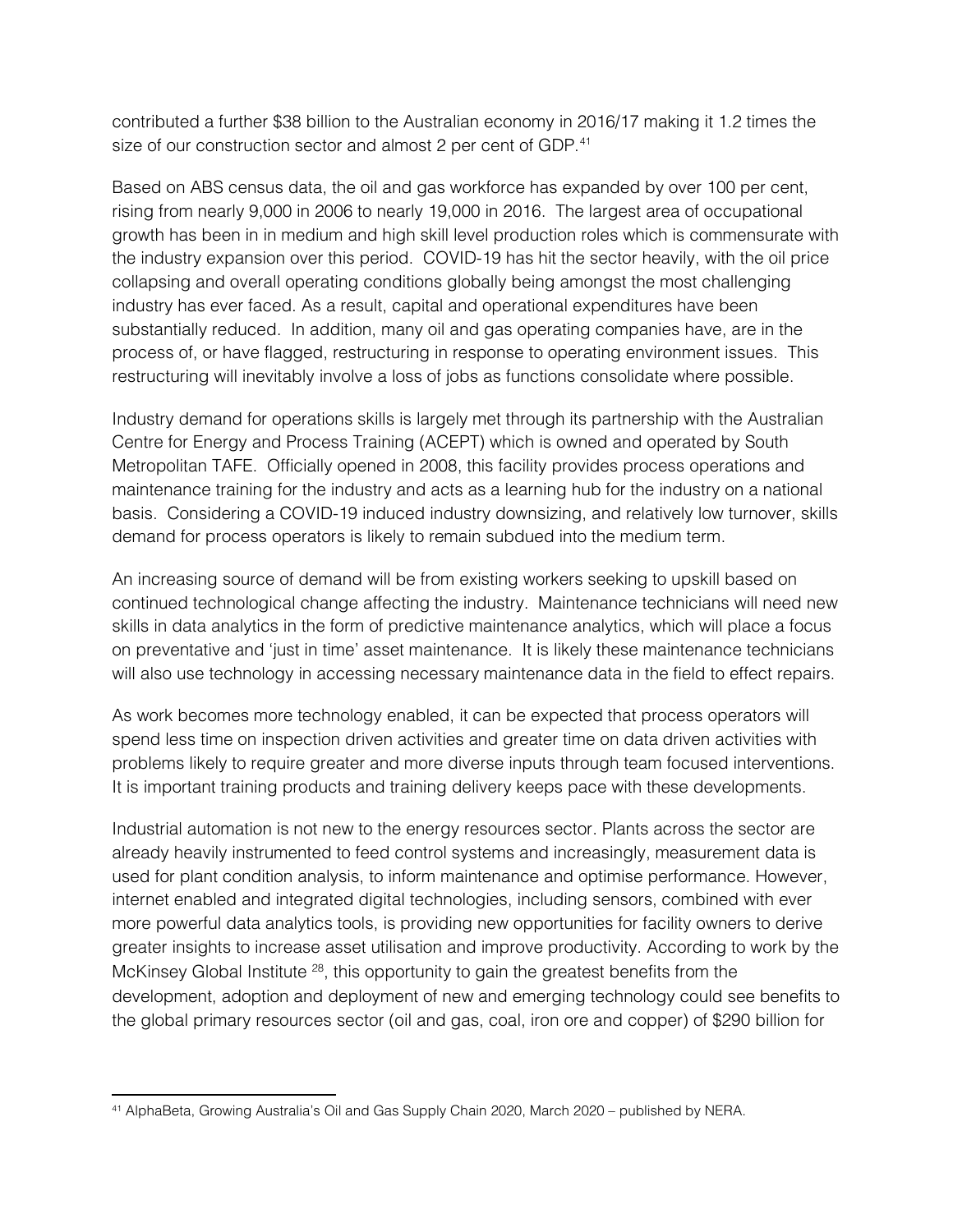incremental adoption and an additional \$100 billion through its accelerated adoption, of this \$230 billion and \$60 billion are potentially attributable to oil and gas.

In the near term, industry is focused around standardization of existing LNG operator training through development and adoption of an industry wide LNG Operator Skills Framework. This framework, which is being overseen by the LNG Jobs Taskforce Education, Training and Innovation Working Group, will modernize and strengthen the existing PMA training package enabling training providers to produce a more contemporary operator. A total of 15 new units of competency have been developed under this project and these are scheduled to be considered at the Australian Industry Skills Committee meeting to be held in August 2020.

#### Emerging International, National or State Training Issues Impacting the Industry

As a trade exposed sector, Western Australia's mining industry will continue to need to drive productivity and efficiency gains to remain internationally competitive. Data from large surface miners indicates significant efficiency gains are possible through automation of the mining value chain.

Although not every mining operation is capable of being automated, due to ore body and mine economics, as technology moves up the adoption curve to becoming "industry standard", it will potentially become within the reach of mid-tier mining companies further extending demand for skills.

The incidence of remote operations centres and the mining of data from machine sensors across the mining industry can be expected to increase as technology matures which will increase demand for a wide range of skills, widespread re-skilling of the existing workforce and the creation of new technology intensive career pathways in the industry.

There is an opportunity for Western Australia, being positioned at the genesis of automation across the mining sector globally, to create a rich learning culture and framework which can be exported to other countries and industries. This will assist in "future-proofing" the industry workforce and providing a capability for overseas based resources sector companies to grow their own talent by adopting our proven programs and curriculum.

Skills Service Organisations (SSOs) and their Industry Reference Committees (IRCs) are currently considering the impact of automation, digital skills and supply chain skills through training package review and cross sector project processes. A range of autonomous and remote operations units of competency are being developed for inclusion in the RII Training Package and a collaboration between TAFE Queensland, CQU and BMA is also focused around developing training programs in the context of an autonomous coal sector in **Queensland**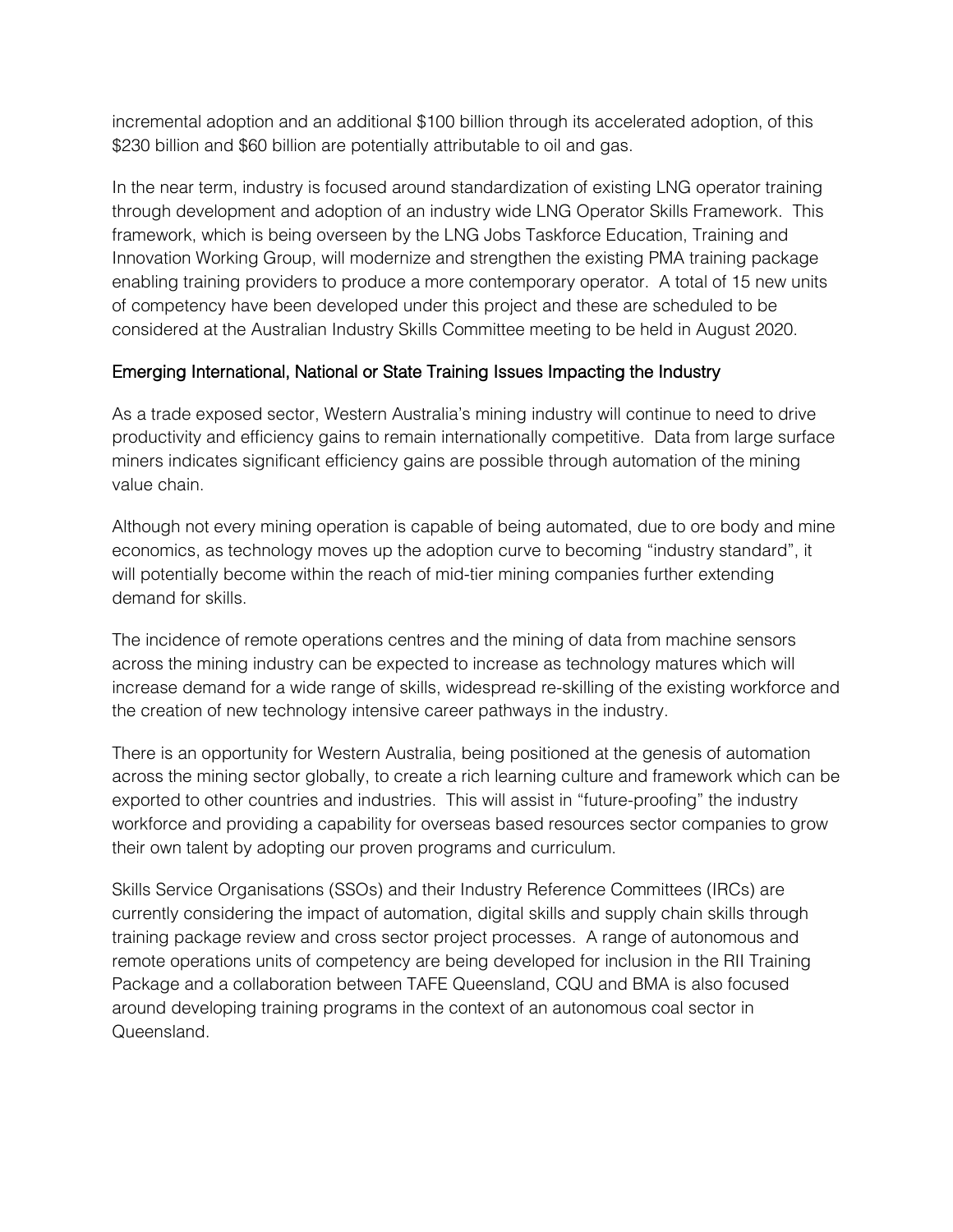From an oil and gas standpoint, a 2018 United Kingdom Continental Shelf (UKCS) Workforce Dynamics Review conducted by OPITO in partnership with Robert Gordon University found the following  $42$ :

- Over 40,000 people are expected to enter the industry over the next 20 years including 10,000 in new areas such as data science, data analytics, robotics, material science, change management and remote operations;
- Over 80,000 workers are likely to retire or leave the sector for other reasons by 2035;
- Closer collaboration is required between industry and training providers to up-skill and re-skill the workforce to enhance technology capabilities across the industry and ensure it is competing effectively with other sectors for the best talent; and
- A new skills strategy is now required to ensure industry responds effectively to securing future talent requirements and achieving the best-case scenario to safeguard posts.

The 2019 update from UKCS<sup>[43](#page-14-1)</sup> found:

- Taking into account ongoing attrition and retirement, it is estimated that over 25,000 additional people will be required by 2025 (out of 40,000 by 2035);
- By 2025 there will be approximately 4,500 (out of 10,000 by 2035) new people employed in roles that don't currently exist. These new roles will require a different set of skills and competences, which means we need to look at ways of reskilling our current workforce and consider how we compete with other industries for future talent; and
- In addition, there is the need to upskill and reskill the existing workforce to ensure that people have the requisite skills for success.

With Australian qualified LNG operations workers being highly regarded internationally, the above paints a scenario against which local oil and gas operating companies need to remain vigilant. While Australian oil and gas salaries are relatively high by international comparison, opportunities to work overseas can be appealing to a younger workforce which is seeking opportunities to extend their experience base.

While traditionally being at or near the top of the "skills food chain" in Australia, it is possible this position could be eroded by other industries (including the mining industry) which are

<span id="page-14-0"></span><sup>42</sup> Se[e https://www.opito.com/news-article/oil-and-gas-industry-urged-to-support-new-skills-strategy-to-safeguard](https://www.opito.com/news-article/oil-and-gas-industry-urged-to-support-new-skills-strategy-to-safeguard-jobs-and-up-skill-for-digital-transformation)[jobs-and-up-skill-for-digital-transformation](https://www.opito.com/news-article/oil-and-gas-industry-urged-to-support-new-skills-strategy-to-safeguard-jobs-and-up-skill-for-digital-transformation)

<span id="page-14-1"></span><sup>&</sup>lt;sup>43</sup> OPITO, Workforce Dynamics: The Skills Landscape 2019 - 2025 Page 2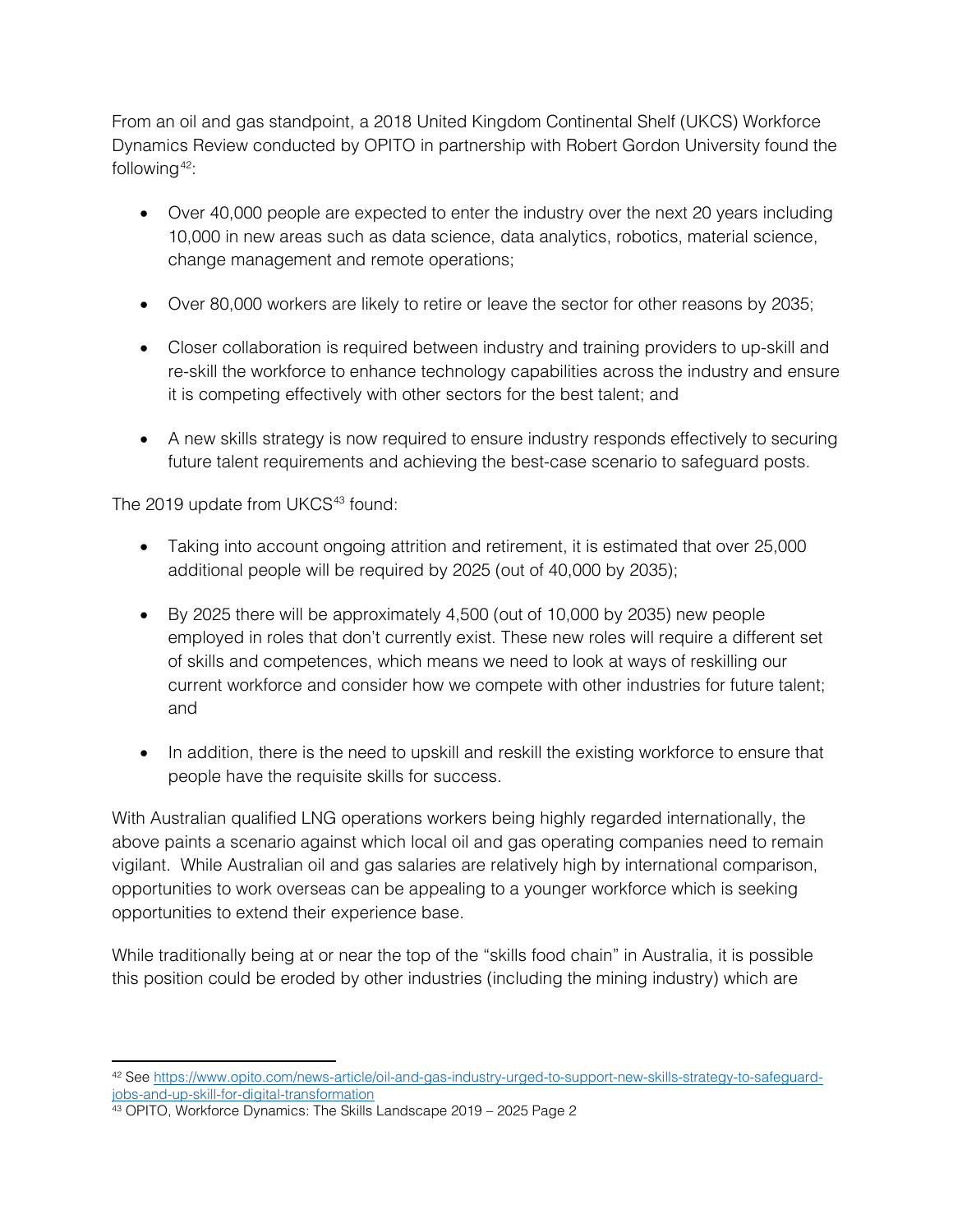investing heavily in technology and therefore presenting a different value proposition to new and existing workforces.

## INDUSTRY WORKFORCE PRIORITIES

As Western Australia's mining sector moves into a new expansion phase with new project activity and the expansion of existing mines, pressure will start to be exerted on securing the necessary construction and operational skills. Skill shortages in a range of trade areas were apparent pre-COVID and evidence to date<sup>[44](#page-15-0)</sup> suggests a combination of border restrictions together with normalization of operations and maintenance schedules will see potentially significant shortages of appropriately skilled and experienced workers occur in Western Australia in 2021. A range of metal trades led by heavy duty diesel fitters and electrical trades (particularly automotive electricians and instrument related trades) State and Commonwealth Government infrastructure spending to stimulate job creation as a COVID recovery strategy can be expected to exacerbate these skill shortages.

As Western Australia's mining industry transitions from "traditional" operations to fully autonomous operations, considerable structural adjustment will need to occur in its workforce. Companies are tackling this challenge head on, through deep engagement with their workforces to determine the aspirations and job role preferences of their employees. This engagement is likely to result in re-skilling opportunities and formal processes to recognize the skills that have been accumulated over (often) a considerable period of time in the industry.

In 2019, universities were reporting a collapse in mining engineering enrolments at a time of expansion in the iron ore sector, continued buoyant conditions in the State's gold sector and the emergence of a potentially significant lithium sector. This is seen by the industry as effectively sowing the seeds of labour market pressures in the short to medium term. According to the Minerals Council of Australia, the number of mining engineering graduates will fall by 81 per cent by 2020<sup>45</sup>. Curtin University reports mining engineering enrolments at the Western Australian School of Mines located in Kalgoorlie have fallen by 83 per cent since 2013[46](#page-15-2).

Direct industry action has seen these numbers improve somewhat in Western Australia and border restrictions have meant the international workforce (living in WA but working globally) is now considering employment options locally. This is particularly apparent for a range of professional occupations such as geologists $47$ .

Both the University of Western Australia (UWA) and Curtin University have reported taking steps to update the mining engineering curriculum to attract more students and to ensure

<span id="page-15-1"></span><span id="page-15-0"></span><sup>44</sup> RITC consultations and PitCrew data<br>45 <https://thewest.com.au/news/wa/wa-bid-to-lift-mining-enrolment-numbers-ng-b88900474z> - accessed 30 July 2018

<span id="page-15-2"></span><sup>46</sup> ibid

<span id="page-15-3"></span><sup>47</sup> Source, RITC industry consultation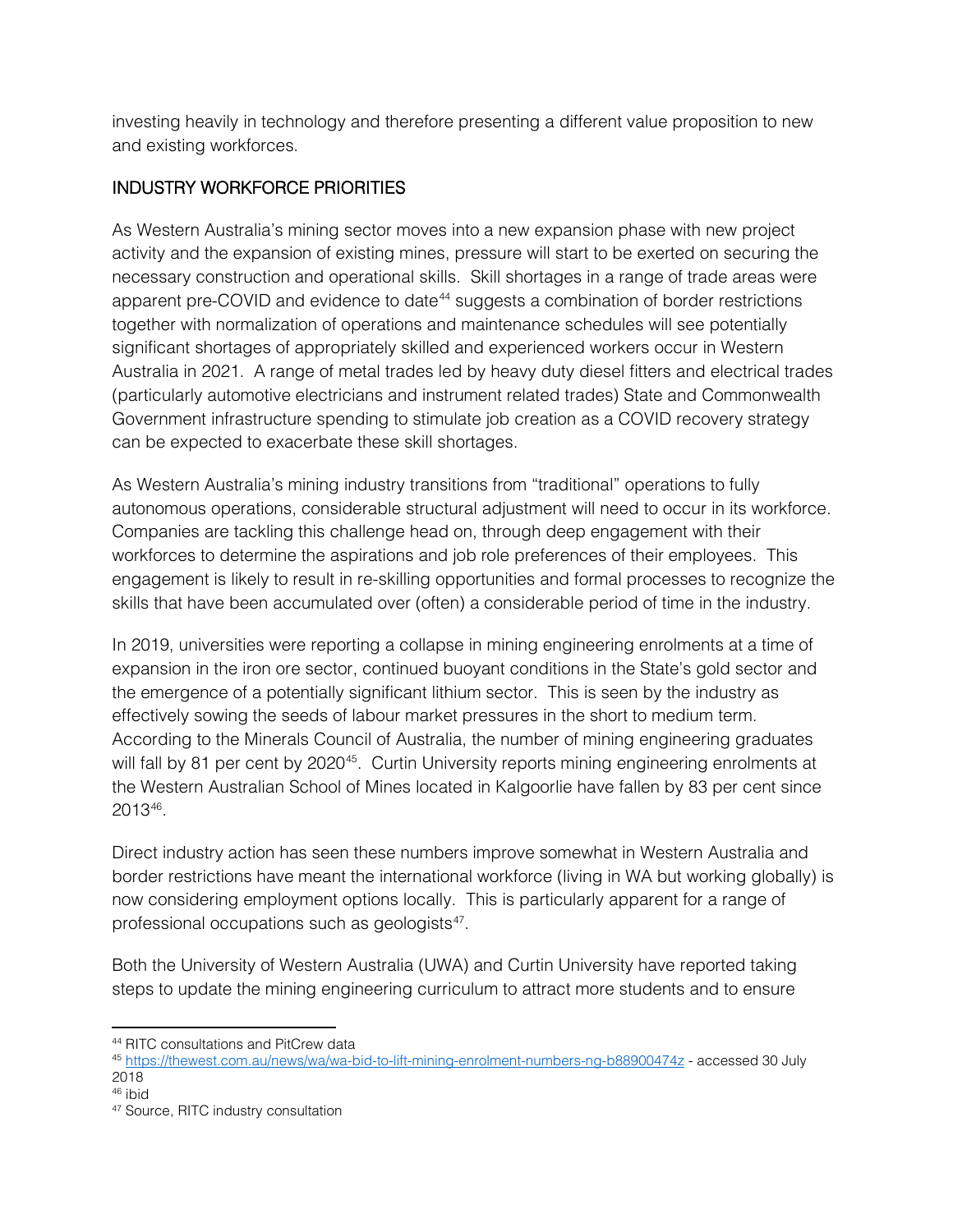mining engineering graduates are competent in understanding and utilising emerging technologies.

UWA has incorporated data science subjects such as robotics, automation, cyber security and data mining in its mining engineering degree. Curtin University, is working with alumni in a bid to help improve student enrolments. It has also introduced several initiatives to specifically improve the number of female students pursuing a career in the mining sector<sup>[48](#page-16-0)</sup>.

To overcome this, industry needs to face the challenges associated with a highly cyclical industry – a factor which is deterring potential new entrants to a career in Western Australia's resources sector.

Western Australia's LNG sector has fully transitioned to a production environment with Chevron's Wheatstone project and Shell's Prelude FLNG project both entering commissioning/operational and maintenance. With employee turnover presently low across critical operations roles, attention will focus on the capacity and capability of Western Australia's maintenance contractors to safely and efficiently perform necessary shutdown and turnaround functions – this is particularly apparent in the current COVID-19 environment.

Despite the synchronized maintenance approval for operating companies in the industry provided by the Australian Competition and Consumer Commission (ACCC)[49](#page-16-1) some years ago now, there is mixed opinion on whether the depth of Western Australia's skills base is sufficient to meet industry demand. At the very least, a relatively significant number of new workers will be brought into the LNG industry for the first time. This may impact the capacity of maintenance programs to be completed within the allocated time windows and on budget. It also presents potential safety performance risks which are being mitigated through industry collaboration<sup>[50](#page-16-2)</sup>

Standardisation of workforce requirements across LNG operations is seen as a priority to facilitate the easy mobility of labour across operations. Industry alignment around competency requirements for a range of maintenance related trades and semi-skilled occupations (for example high risk work license: confined space entry) will be pivotal in achieving mobility gaining efficiencies and maintaining a safe workplace

In the 21 national LNG train operating environment, the industry will place priority on the continual re-skilling of its workforce to meet continued technological change associated with production efficiencies. Leveraging off initial qualifications gained by the workforce, this re-

<span id="page-16-0"></span><sup>48</sup> www.australianmining.com.au/news/universities-launch-efforts-to-lift-mining-enrolments/March 2019) <sup>49</sup> [https://www.accc.gov.au/public-registers/authorisations-and-notifications-registers/authorisations-](https://www.accc.gov.au/public-registers/authorisations-and-notifications-registers/authorisations-register/western-australian-and-northern-territory-lng-producers)

<span id="page-16-1"></span>[register/western-australian-and-northern-territory-lng-producers](https://www.accc.gov.au/public-registers/authorisations-and-notifications-registers/authorisations-register/western-australian-and-northern-territory-lng-producers)

<span id="page-16-2"></span><sup>50</sup> Se[e https://www.safertogether.com.au/news/article/safer-together-wa-nt-launch-of-a-new-model-of-safety](https://www.safertogether.com.au/news/article/safer-together-wa-nt-launch-of-a-new-model-of-safety-collaboration)**[collaboration](https://www.safertogether.com.au/news/article/safer-together-wa-nt-launch-of-a-new-model-of-safety-collaboration)**